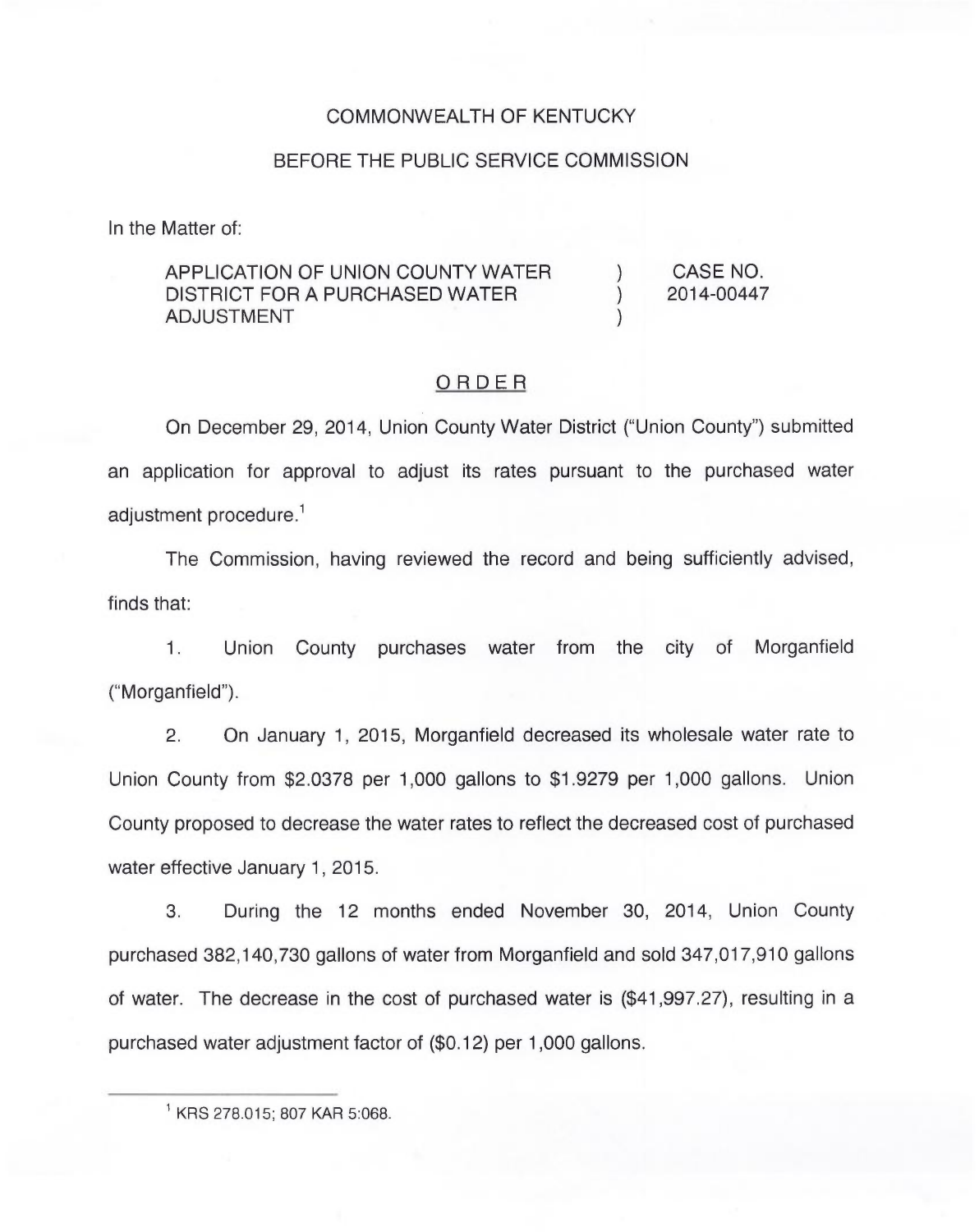4. The purchased water adjustment of (\$0.12) per 1,000 gallons, as calculated in Appendix A to this Order, is fair, just, and reasonable and should be approved.

5. Union County's proposed rates, as set forth in Appendix B to this Order, are fair, just, and reasonable and should be approved for water service rendered on and after January 1, 2015.

IT IS THEREFORE ORDERED that:

 $1.$ The purchased water adjustment of (\$0.12) per 1,000 gallons is approved.

2. Union County's proposed rates are approved for service rendered on or after January 1, 2015.

3. Within 20 days of the date of this Order, Union County shall file with the Commission, using the Commission's electronic Tariff Filing System, revised tariff sheets showing the rates approved herein.

By the Commission ENTERED JAN 23 <sup>2015</sup> **KENTUCKY PUBLIC** SERVICE COMMISSION

ATTEST:

Carry D. Brunwell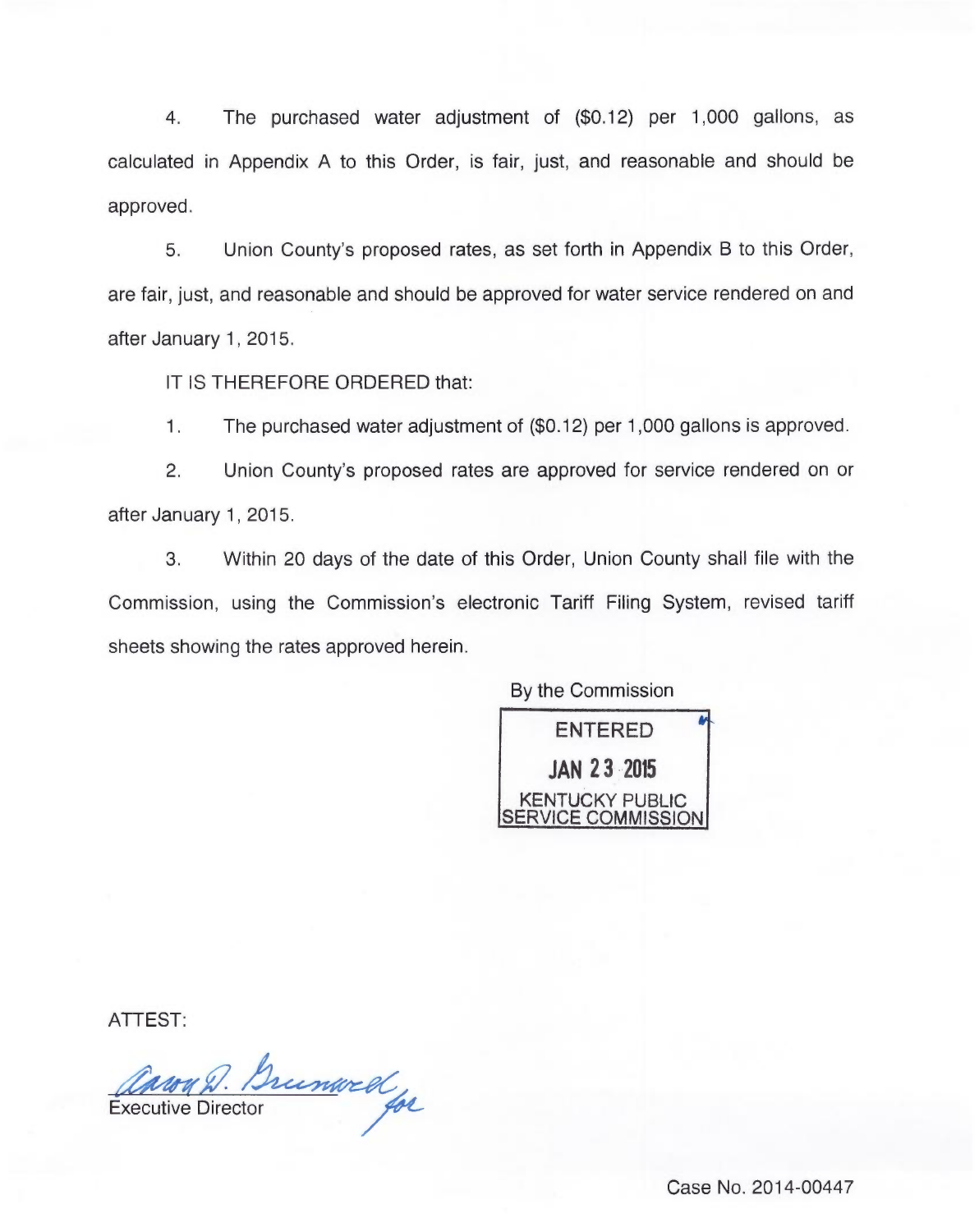## APPENDIX A

# APPENDIX TO AN ORDER OF THE KENTUCKY PUBLIC SERVICE COMMISSION IN CASE NO. 2014-00447 DATED JAN 2 3 2015

|                                                                | <b>New Rate</b>                                 | <b>Base Rate</b>                                   |
|----------------------------------------------------------------|-------------------------------------------------|----------------------------------------------------|
| <b>Union County</b><br>Purchases in gallons<br>Volumetric rate | 382,140,730<br>1.9279/1,000<br>736,729.11<br>\$ | 382,140,730<br>\$2.0378/1,000<br>778,726.38<br>\$. |
|                                                                | Decreased water cost                            | (\$41,997.27)                                      |
| Decreased water cost<br>Divided by gallons sold/1,000          | 47,866.92)<br>(\$<br>347,017,910<br>(\$         | 0.1210)                                            |

Purchased water adjustment factor

(\$0.12) per 1,000 gallons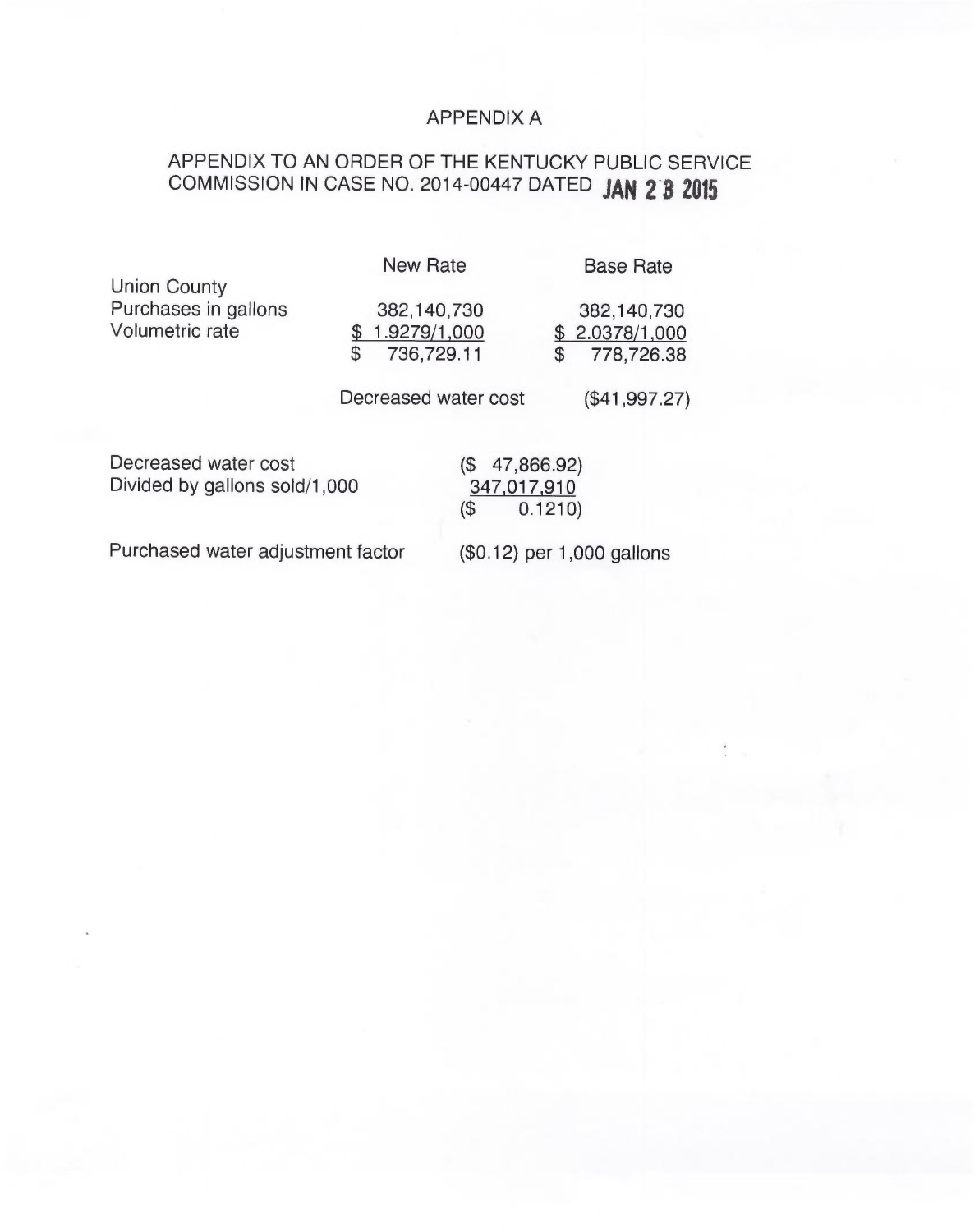### APPENDIX B

## APPENDIX TO AN ORDER OF THE KENTUCKY PUBLIC SERVICE COMMISSION IN CASE NO. 2014-00447 DATED JAN 2 3 2015

The following rates and charges are prescribed for the customers in the area served by Union County Water District. All other rates and charges not specifically mentioned herein shall remain the same as those in effect under authority of the Commission prior to the effective date of this Order.

#### Monthlv Water Rates

| $5/8$ -Inch $\times$ 3/4-Inch Meters |                 |         |  |
|--------------------------------------|-----------------|---------|--|
| First                                | 2,000           | Gallons |  |
| <b>Next</b>                          | 3,000           | Gallons |  |
| <b>Next</b>                          | 5,000           | Gallons |  |
| <b>Next</b>                          | 15,000          | Gallons |  |
| <b>Next</b>                          | 25,000          | Gallons |  |
| <b>Next</b>                          | 50,000          | Gallons |  |
| Next                                 | 100,000         | Gallons |  |
| <b>Next</b>                          | 100,000         | Gallons |  |
| Over                                 | 300,000         | Gallons |  |
|                                      |                 |         |  |
|                                      | 3/4-Inch Meters |         |  |
| First                                | 5,000           | Gallons |  |
| Next                                 | 5,000           | Gallons |  |
| Next                                 | 15,000          | Gallons |  |
| Next                                 | 25,000          | Gallons |  |
| <b>Next</b>                          | 50,000          | Gallons |  |
| <b>Next</b>                          | 100,000         | Gallons |  |
| Next                                 | 100,000         | Gallons |  |
| Over                                 | 300,000         | Gallons |  |
|                                      |                 |         |  |
| 1-Inch                               | <b>Meters</b>   |         |  |
| First                                | 10,000          | Gallons |  |
| <b>Next</b>                          | 15,000          | Gallons |  |
| <b>Next</b>                          | 25,000          | Gallons |  |
| <b>Next</b>                          | 50,000          | Gallons |  |
| Next                                 | 100,000         | Gallons |  |
| Next                                 | 100,000         | Gallons |  |
| Over                                 | 300,000         | Gallons |  |
|                                      |                 |         |  |

| \$ | 11.97 Minimum Bill     |
|----|------------------------|
|    | 5.98 Per 1,000 Gallons |
|    | 5.58 Per 1,000 Gallons |
|    | 5.23 Per 1,000 Gallons |
|    | 4.93 Per 1,000 Gallons |
|    | 4.53 Per 1,000 Gallons |
|    | 4.13 Per 1,000 Gallons |
|    | 3.73 Per 1,000 Gallons |
|    | 3.33 Per 1,000 Gallons |

| \$ | 29.90 Minimum Bill     |
|----|------------------------|
|    | 5.58 Per 1,000 Gallons |
|    | 5.23 Per 1,000 Gallons |
|    | 4.93 Per 1,000 Gallons |
|    | 4.53 Per 1,000 Gallons |
|    | 4.13 Per 1,000 Gallons |
|    | 3.73 Per 1,000 Gallons |
|    | 3.33 Per 1,000 Gallons |

 $\mathbb{S}$ 57.80 Minimum Bill 5.23 Per 1,000 Gallons 4.93 Per 1,000 Gallons 4.53 Per 1,000 Gallons 4.13 Per 1,000 Gallons 3.73 Per 1,000 Gallons 3.33 Per 1,000 Gallons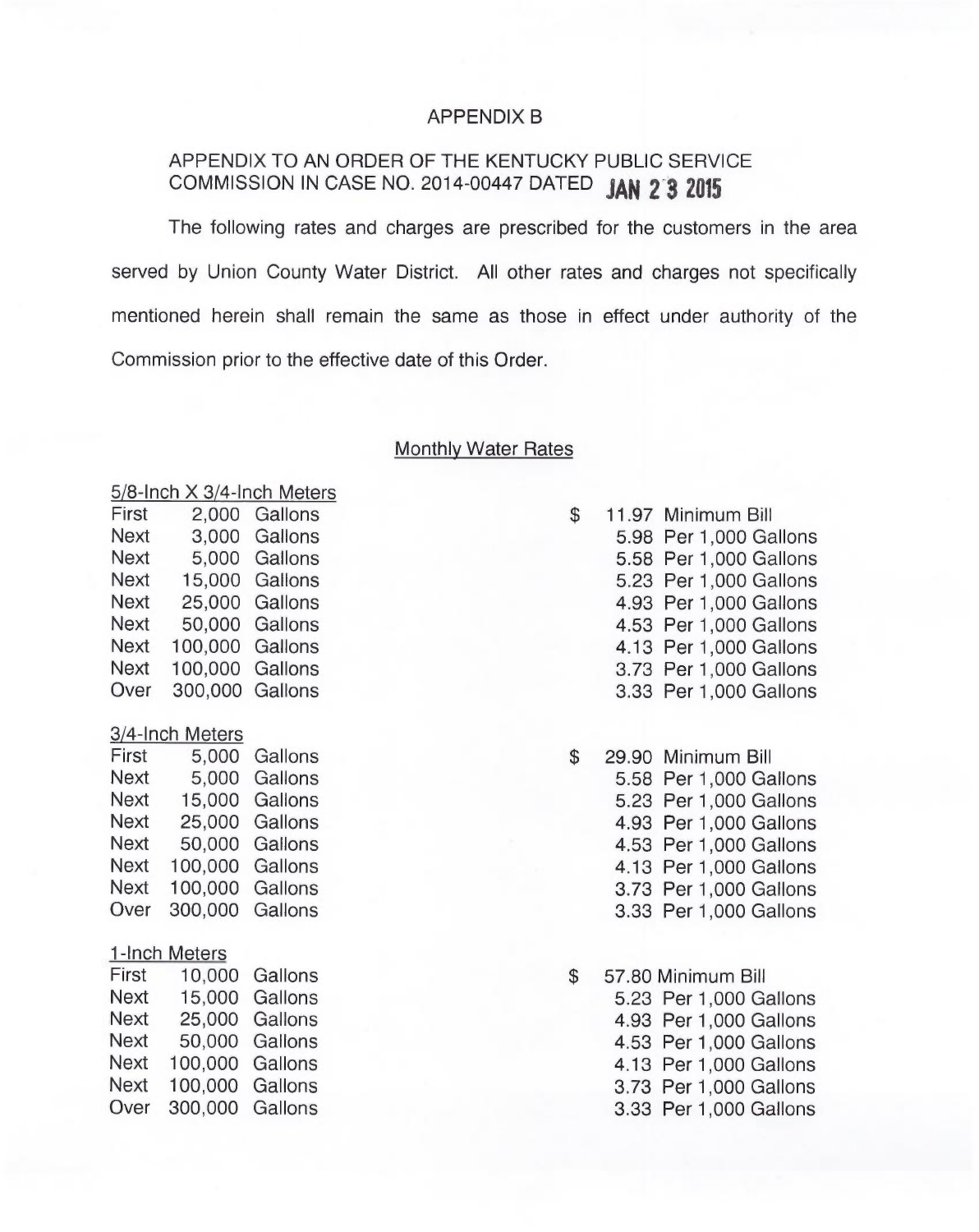#### <sup>1</sup> 1/2-Inch Meters

|                 | 25,000 Gallons |
|-----------------|----------------|
|                 | 25,000 Gallons |
|                 | 50,000 Gallons |
| 100,000 Gallons |                |
| 100,000         | Gallons        |
| 300,000 Gallons |                |
|                 |                |

#### 2-Inch Meters

| First       |                 | 50,000 Gallons |
|-------------|-----------------|----------------|
| <b>Next</b> |                 | 50,000 Gallons |
| <b>Next</b> | 100,000 Gallons |                |
| <b>Next</b> | 100.000 Gallons |                |
| Over        | 300,000 Gallons |                |
|             |                 |                |

#### 2 1/2 Meters

|                 | 75,000 Gallons |
|-----------------|----------------|
|                 | 25,000 Gallons |
| 100,000 Gallons |                |
| 100,000 Gallons |                |
| 300,000 Gallons |                |
|                 |                |

### 3-Inch Meters

| First       | 100,000 Gallons |  |
|-------------|-----------------|--|
| <b>Next</b> | 100,000 Gallons |  |
| <b>Next</b> | 100,000 Gallons |  |
| Over        | 300,000 Gallons |  |

#### 4-Inch Meters

| First | 200,000 Gallons |  |
|-------|-----------------|--|
| Next  | 100,000 Gallons |  |
| Over  | 300,000 Gallons |  |

### 6-Inch Meters

| First | 300,000 Gallons |  |
|-------|-----------------|--|
| Over  | 300,000 Gallons |  |

## \$ 136.25 Minimum Bill

4.93 Per 1,000 Gallons

4.53 Per 1,000 Gallons

4.13 Per 1,000 Gallons

- 3.73 Per 1,000 Gallons
- 3.33 Per 1,000 Gallon
- \$ 259.50 Minimum Bill 4.53 Per 1,000 Gallons 4.13 Per 1,000 Gallons 3.73 Per 1,000 Gallons 3.33 Per 1,000 Gallons
- \$ 372.74 Minimum Bill 4.53 Per 1,000 Gallon 4.13 Per 1,000 Gallons 3.73 Per 1,000 Gallon 3.33 Per 1,000 Gallon
- \$ 485.99 Minimum Bill 4.13 Per 1,000 Gallon 3.73 Per 1,000 Gallons
	- 3.33 Per 1,000 Gallons
- \$ 898.98 Minimum Bill 3.73 Per 1,000 Gallon 3.33 Per 1,000 Gallon
- \$1,271.97 Minimum Bill 3.33 Per 1,000 Gallons